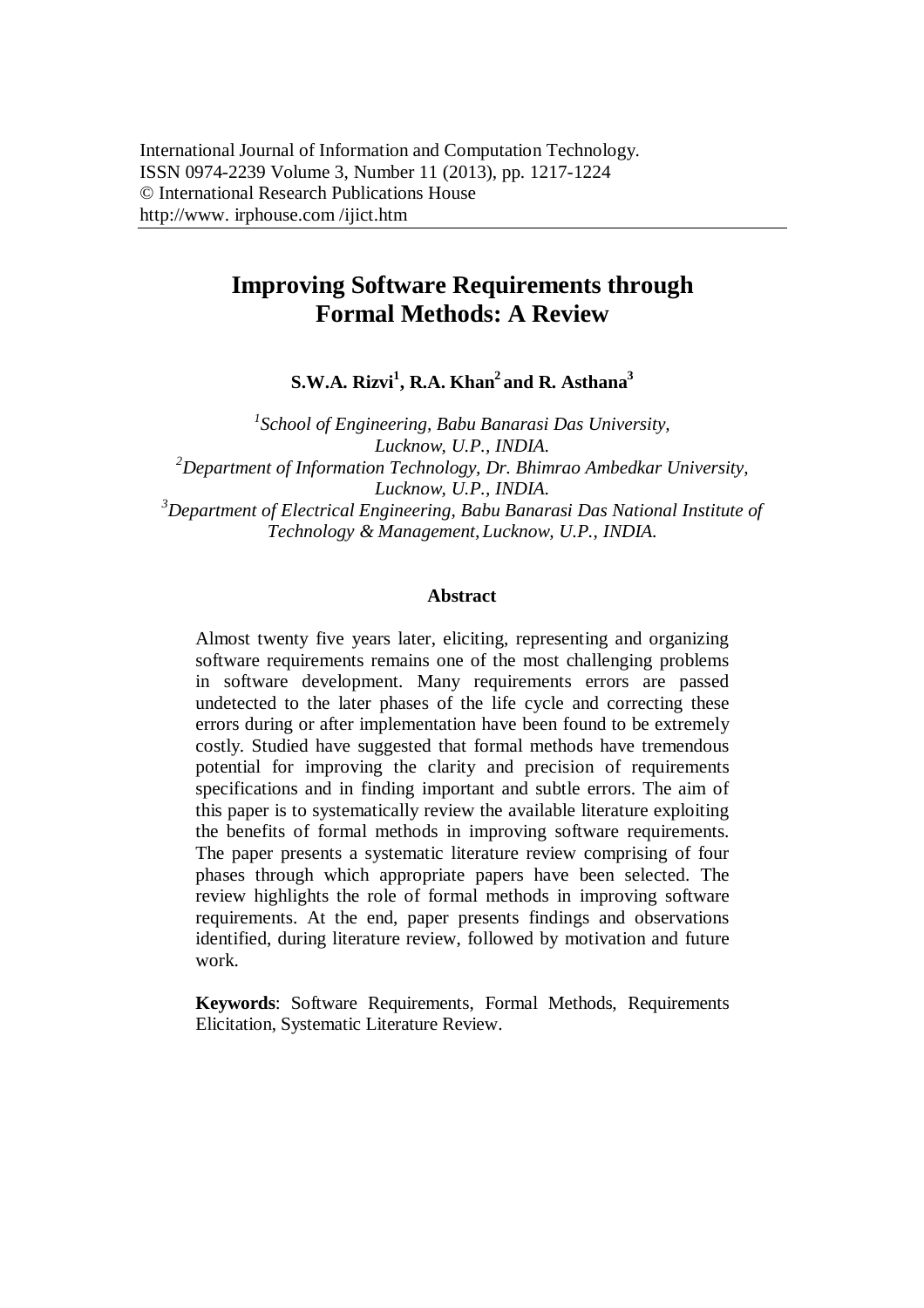# **1. Introduction**

The complexity of modern software systems raise rapidly over recent years as a result of rising number of requirements for a new system. Complexity of requirement will rise up the difficulty of system development process. This is crucial for highly reliable systems whose development often requires the critical areas. (Roslina and Noraziah, 2010) In a landmark article published in 1987, (Fred Brooks, 1987) states that *"The hardest single part of building a software system is deciding what the requirements are …… No other part of the work so cripples the resulting system if done wrong …..[or] is as difficult to produce and hard to fix later on."* It has also stated that 'early defect fixes are typically two orders of magnitude cheaper than late defect fixes'. (Rzepka, 1989)

In a study Lutz found that safety-related software errors arose most often from inadequate or misunderstood requirements. (Lutz, 1993) It is also clear that conventional techniques fail to catch many requirements errors. (Kelly et al., 1992) However, the use of formal methods in real industrial projects is increasing. New software engineering has served formal methods in the development of critical-safety systems. Formal method forms the basis of developing reliable software for critical systems because these methods are based on mathematics and logic. Therefore they are provable. (Nami and Malekpour, 2008) As the awareness of Formal Methods is growing, so is the research literature on various mechanisms, challenges and strategies of handling them. However, there has not been any significant effort to systematically identify, synthesize, and report the literature on the use of Formal Methods to improve requirements. To address this research gap, this systematic literature review seeks to collect and compare existing evidence on formal methods, with the aim to provide researchers with a direction of future research and practitioners with advice in formal method technology adoption. In this review, authors only investigate papers which solely focus on FM applications to refine quality requirements.

The paper is structured as follows: Section 2 describes the research method used in this systematic review. In Section 3, individual papers are reviewed, while Section 4 discusses findings and observations from the review regarding improvements in software requirements through formal methods and the paper concluded with future work in section 5.

#### **2. Research Method**

This study has been carried out as a Systematic Literature Review (SLR). A SLR is a methodical way of identifying, assessing, and analyzing available literature that is relevant to a particular research problem. (Kitchenham, 2007) A SLR includes activities such as planning the review, search strategy and search, selection of studies and quality assessment. All these steps are followed in the following sub-sections.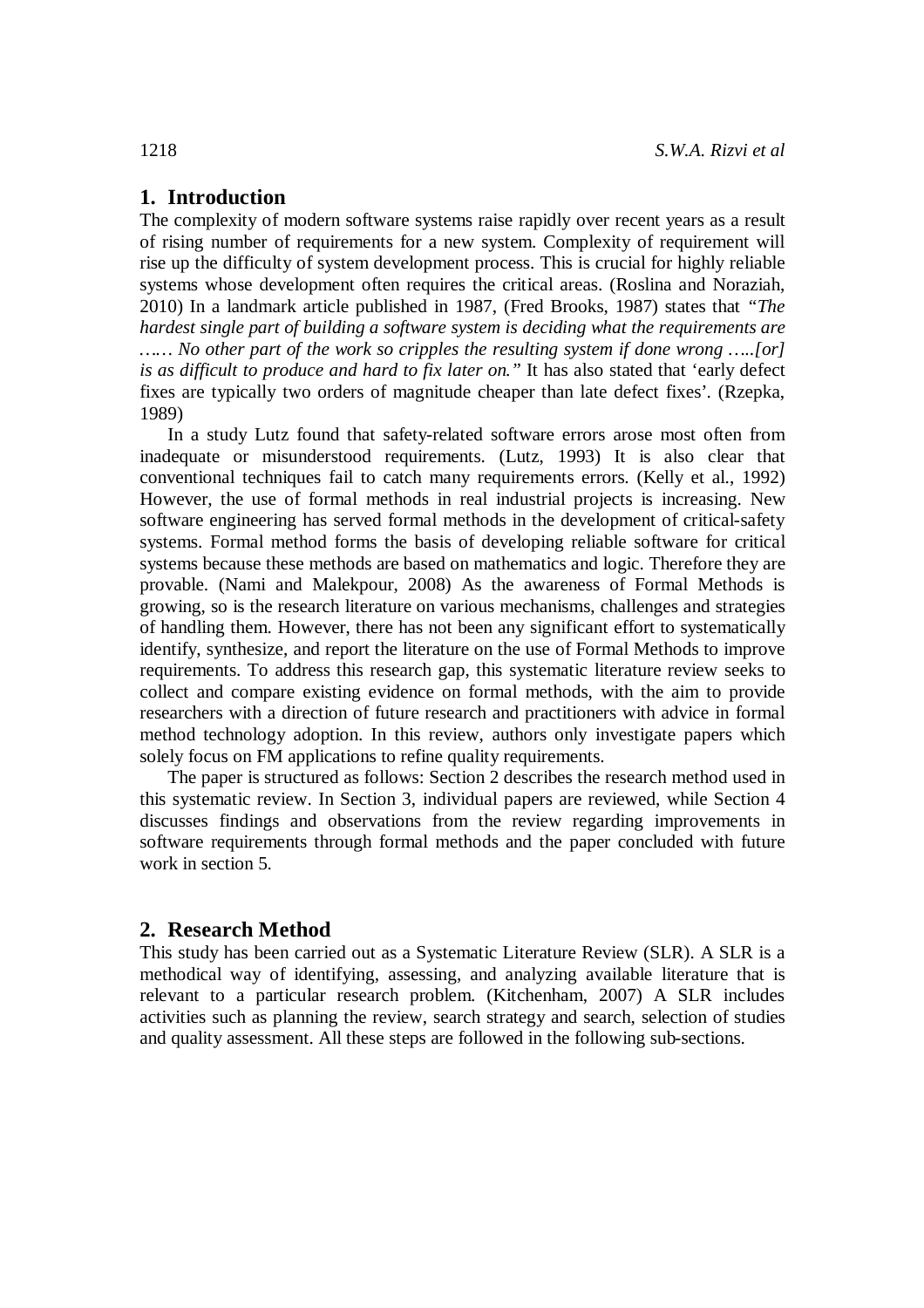#### **2.1 Data Sources and Search Strategies**

The search strategy included electronic databases and manual searches of conference proceedings. The following electronic databases were searched:

- ACM Digital Library (portal.acm.org)
- ScienceDirect Elsevier (www.sciencedirect.com)
- IEEE Xplore (ieeexplore.ieee.org)
- SpringerLink (www.springerlink.com)

In addition, the proceedings of the International Symposiums on Formal Methods were manually searched. These symposiums are focused on formal methods and organized by Formal Methods Europe (FME) roughly every eighteen months. Besides it, volumes of International Requirements Engineering Conference which is the major event in requirements engineering were also searched. The process for selection of studies comprised four phases. In phase 1, databases are searched using the relevant search terms. The search was performed on April 15, 2013 and resulted in a total of 2245 unduplicated papers.

### **2.2 Publication Selection**

After getting 2245 relevant studies from phase 1, the first author went through the titles of all the 2245 studies in the second phase, in order to know their relevance to the Systematic Literature Review. In this phase, articles with titles that indicated clearly that the articles were out of scope of the SLR were excluded. To minimize the threat of excluding relevant papers, the first author randomly selected two sample sets (with different papers) of 10% of the excluded papers. The second and third authors were provided with one sample set each to include or exclude papers. Any disagreement between the authors was resolved by discussion that included all three researchers. At the end of second phase, 1072 relevant titles were identified. During the third phase, the first author reviewed all 1072 abstracts, and the second and third author reviewed 25% of the excluded papers. Six papers were up for discussion in phase 3 and one paper was added to the included papers. At the end of phase III, 205 papers were left for the last phase of the selection process.

### **2.3 Publication Screening and Quality Assessment**

The following screening criteria, inspired by (Tore and Torgeir, 2008), were used to ensure the quality of the papers and to exclude unrelated research papers.

- SC1: Is the study focusing on improving requirements?
- SC2: Are the research questions, objectives of the study and aims well defined?
- SC3: Is the studied context well defined?

On the basis of the above screening criteria 18 papers out of the 205 papers are finally selected. Because of the restriction of maximum four pages, author has presented the individual review of only five studies out of 18 in the following section, while the findings and observations are being compiled from all the eighteen.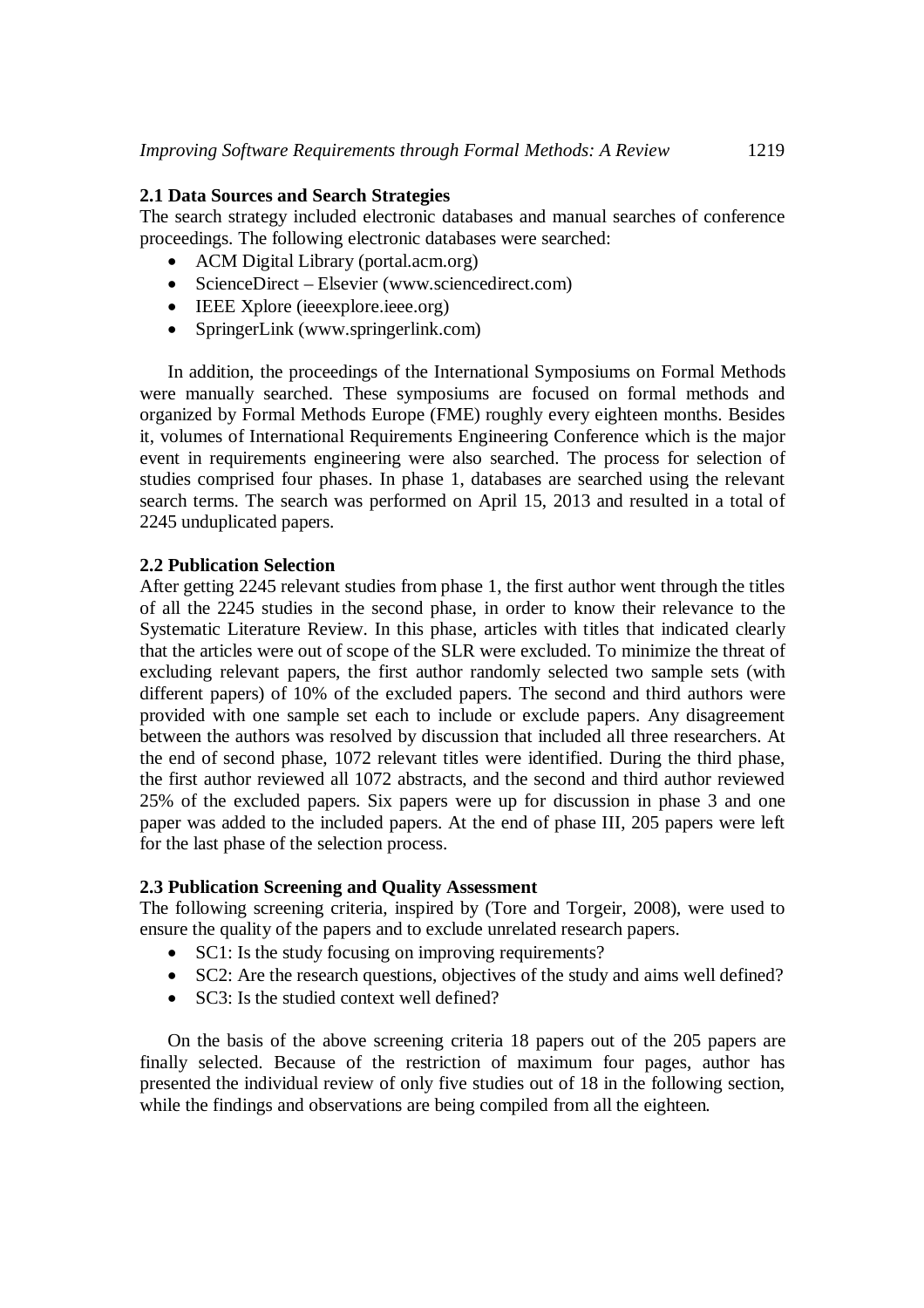# **3. Related Works**

Research in a particular field requires an elaborate review and study of literature related to that subject. A systematic review of the literature provides information regarding, what has been done in the area, leading to a significant investigation. Detailed and careful reviews of the experts and researchers also promote greater understanding of the field, procedures, methods and algorithms and enable to frame useful hypothesis.

• In a technical report (Easterbrook et al., 1997) of the research (carried out in part by the Jet Propulsion Laboratory, California under a contract with the NASA) Steve Easterbrook, described three case studies in the lightweight application of formal methods to requirements modeling for spacecraft fault protection system. The formal methods were applied very early in the requirement engineering process, to validate the evolving requirements. The results were fed back into the projects, to improve the informal specifications. In all three cases, formal methods enhanced the existing verification and validation processes, by testing key properties of the evolving requirements, and help to identify weaknesses.

From the paper it is noticed that each case of formal modeling was carried out by a small team of experts who were not part of the development team. Results from formal modeling were fed into the requirements analysis phase, but formal specification languages were not adopted for baseline specifications.

 In (Fatwanto, 2012), author proposes a new method for translating software requirements specified using natural language to formal specification. Requirements specification written in a scenario-like format will be transformed into class diagram's components**.**

From the paper it is noticed that the proposed method has at least two limitations. First, it can only translate software requirements specified in the Concern-Aware Requirements Engineering (CARE) format only. Second, the translation cannot translate requirements specification into a complete set of class diagram. It can only transform requirements specification into classes along with their respective attributes. It still lacks the capability to obtain relationships among classes, class associations, and class generalization or specialization.

• In (Dubravk, 2007) author proposed an approach to derive formal specifications of reactive systems from their informal requirements. The paper also proposed a new requirement language, and showed how to transform the informal requirements of a reactive system into requirements written in this new intermediate language. The derived requirements allow to better structure the informal requirements. Subsequently the author showed how these requirements are then systematically translated into a formal specification in the B- Method. The author also validated the proposed approach through a case study.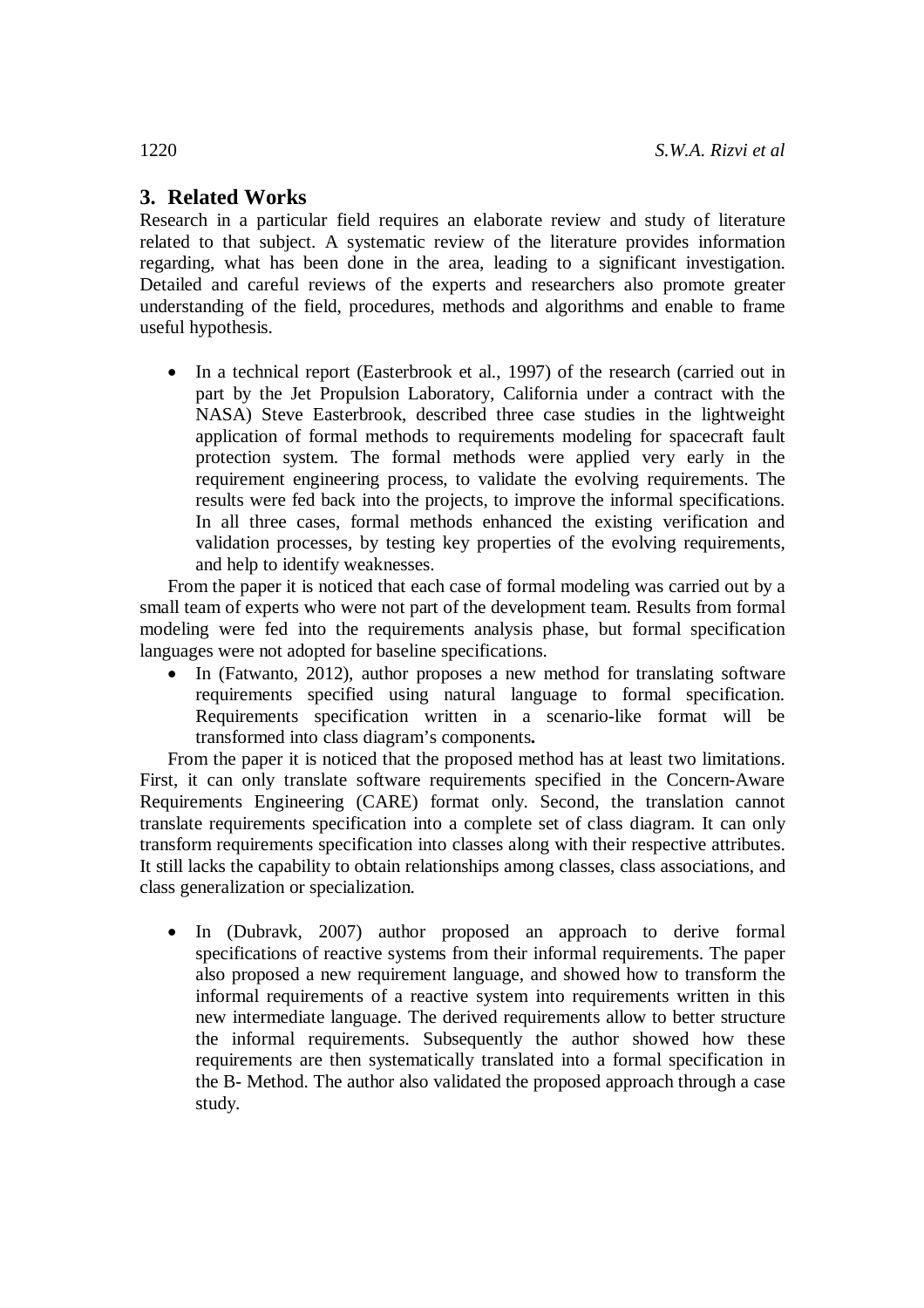From the paper it is noticed that the paper has used a different concept of intermediate requirement language that works as bridge between informal and formal requirements. Also the approach used distinguishes requirements from specifications. The initial informal requirements are transformed through an intermediate requirement language into a formal specification.

• In (Jingang and Shenghui, 2010), authors specified and verified the design of library management system of Beijing University of Technology using Prototype Verification System (PVS). In the paper author described the requirements of the system and gave its Entity Relationship (E-R) model, then designed the formal specification of the E-R model and database operations based on the requirement analysis. Finally the author verified the design by proving some critical properties according to the specifications.

From the paper it is noticed that PVS has provided a well-integrated environment for development and analysis of formal specifications. It is beneficial to formal specification and verification of system requirement and system design.

 In (Mat et al., 2012) authors describe an application of the SOFL (Structured Object-Oriented Formal Language) approach to the construction of a specification during requirements analysis. In order to describe on how this approach can be applied to capture requirements using SOFL easily, author used a case study to develop an examination monitoring system for construct abstract requirements.

From the paper it is noticed that the study demonstrates the suitability of SOFL to capture detail requirements and provides with an insight into the knowledge of how SOFL approach can be effectively used. Also SOFL is straightforward, easy to follow, and provides simple formal notation for developing specifications. But the study only limited to informal and semi-formal specifications and not formal. Therefore using other approaches, such as UML and B might be more fruitful.

After going through above paragraphs it can be easily inferred that the research is going on continuously in the direction of improving software requirement development process through the applications of formal methods and still there is a lot of scope to further contribute in the same area.

# **4. Findings and Observations**

From the reviews presented in previous section it can be inferred that there is growing interest in formal methods because they offer rigorous support of computer system development. Formal methods are particularly desirable in safety-critical applications such as process control, aviation, medical systems, railway signaling and many others. It is difficult to find an application that would not benefit from the rigor brought by formal methods. Adopting formal methods in a software company is more a strategical and methodological issue than a technical one. The author does not believe or advocate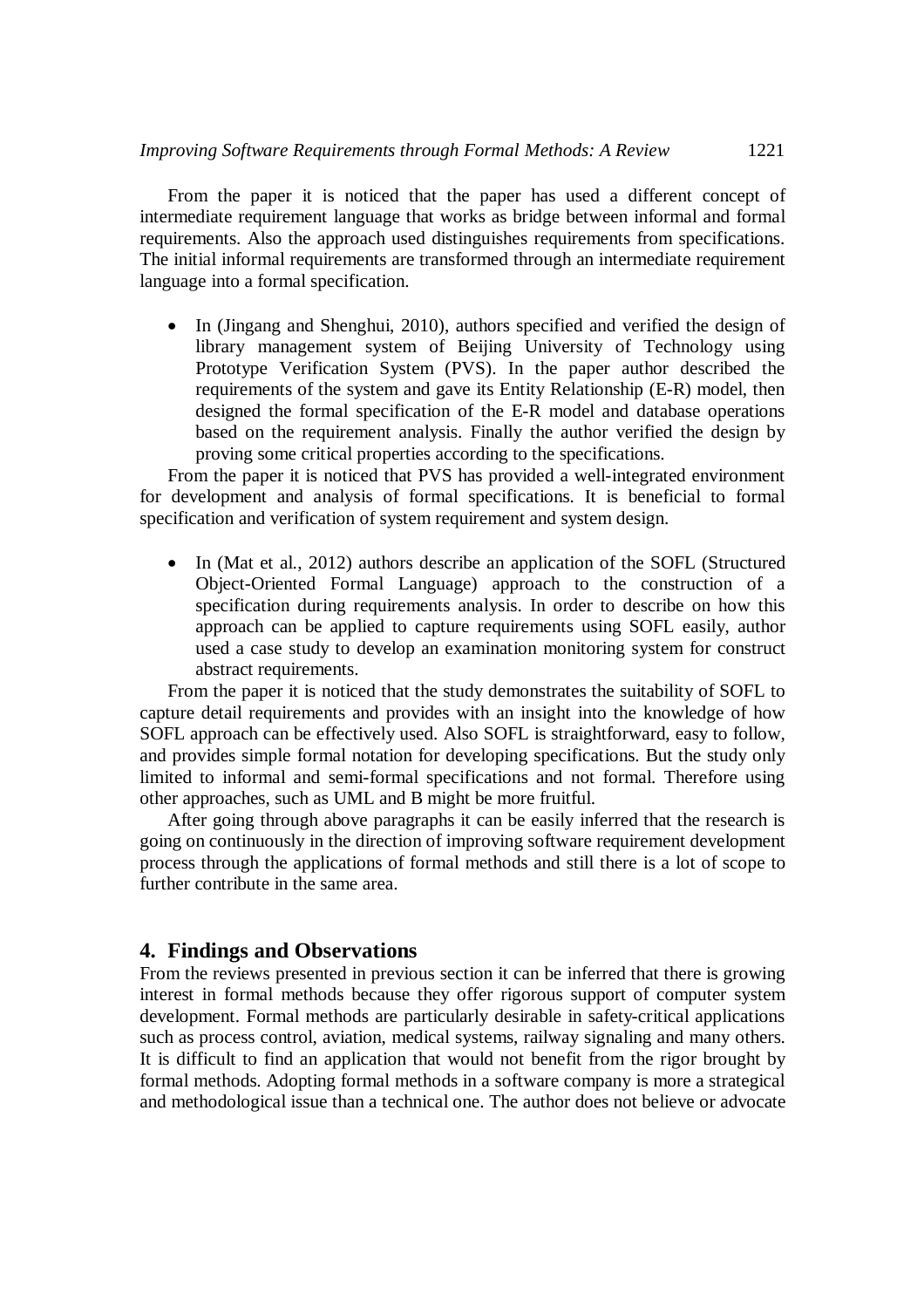the widespread use of these methods in the software industry in general; however their application should instead be considered when reliability, safety or security is a concern. Conscientious industrial applications of formal methods have already been conducted successfully in key areas that have become flagship application areas.

Formal Specifications and verification are not easy or cheap, but the real cost has to be considered in the long term. On the other hand, their conclusions have to be taken with care, formal methods can only be used to specify or prove what was carefully stated beforehand, and cannot be used to reason about what was not. Formally specifying and verifying a whole system is unlikely to be feasible or even reasonable. The advisable practice is to determine the critical parts of the system to be designed and validated, and to apply formal methods on those parts only.

#### **5. Conclusion and Future Work**

Every discipline must learn as much, if not more, from its failures as its successes. In this spirit the literature has been reviewed systematically, to better understand past work and outlines possible avenues for future success. The review of the role of formal methods to improve requirements presented in the paper highlights the strengths of formal methods in a way that makes the requirements unambiguous, consistent, complete and precise.

Specifically, it could be concluded that the use of formal methods in software development is going to be a continuing challenge for many years to come. One important observation that is being noticed in this review is implementing formal methods early in software development life cycle specially in requirements elicitation. Therefore, there appeared to be a need for establishing an alignment between requirement elicitation and formal methods, that enables organizations to work on requirements that are more unambiguous, complete, verifiable, consistent, modifiable and traceable. Improving the ability to perform elicitation will also improve the likelihood that developed system will meet their intended customers' needs.

#### **References**

- [1] A. Fatwanto (July, 2012), "Translating Software Requirements from Natural Language to Formal Specification", *IEEE Conference on Computational Intelligence & Cybernetics,* Bali, pp. 148-152.
- [2] A. R. Mat, M. A. khairuddin, A. B. Masli and M. N. Jambli (June, 2012), "Applying SOFL to Construct Requirements Specification for Examination Monitoring System", *3 rd International Conference on Software Engineering and Service Science (ICSESS 2012)*, Beijing, pp. 71-74.
- [3] B. A. Kitchenham (July, 2007), "Guidelines for performing Systematic Literature Reviews in Software Engineering, *Tech. Rep., EBSE-2007-001. UK URL<http://www.dur.ac.uk/ebse/*>.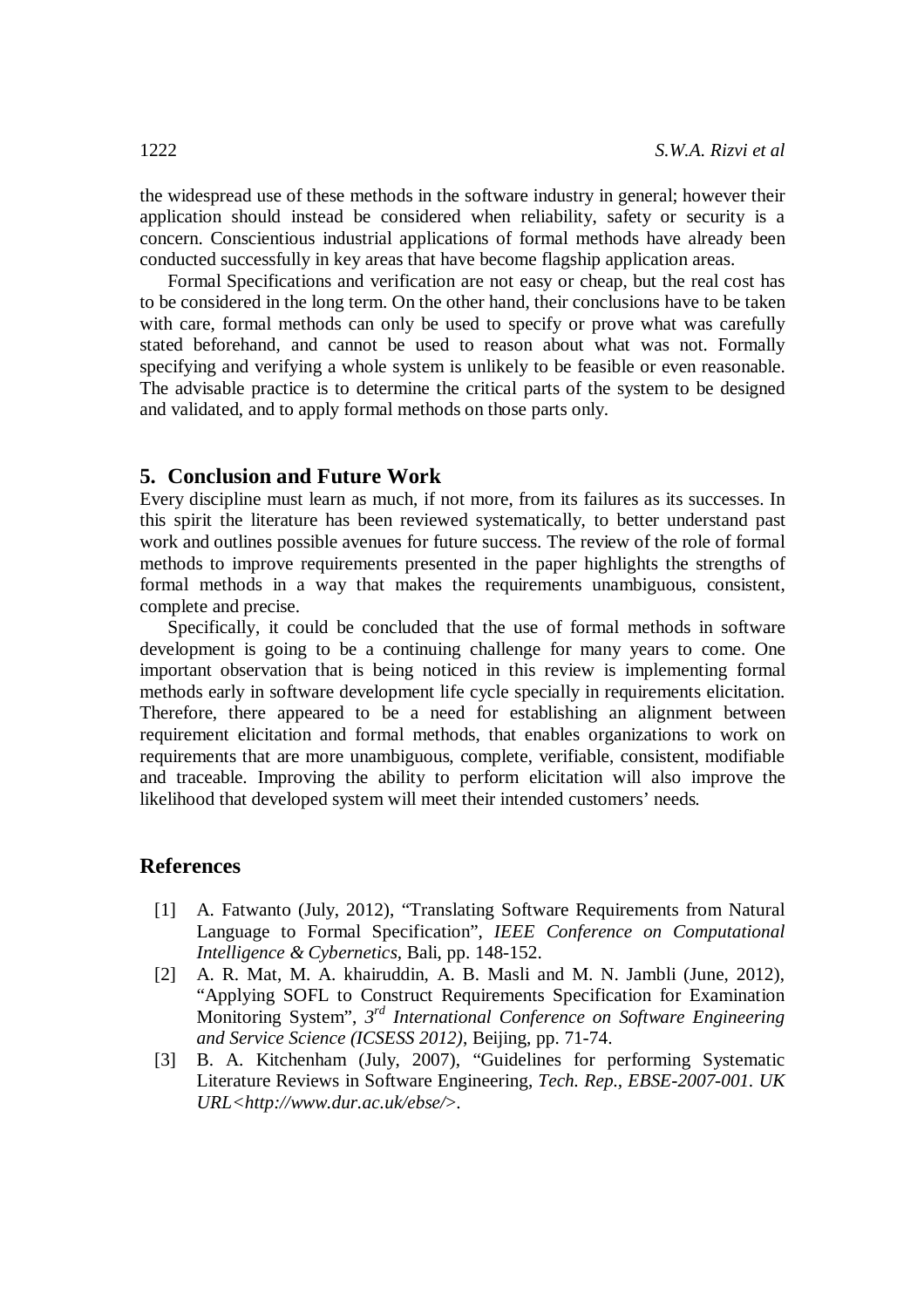- [4] D. Tore and D. Torgeir (Aug., 2008), "Empirical Studies of Agile Software Development: A Systematic Review", *Information and Software Technology,* **50**, *9-10,* pp. 833-859.
- [5] F. P. Brooks (April, 1987), "No Silver Bullet: Essence and Accidents of Software Engineering", *IEEE Computer,* **20,** *4*, pp. 10-19.
- [6] I. Dubravk (July, 2007), "Deriving Formal Specifications from Informal Requirements", *Proceedings of the 31st IEEE Annual International Computer Software and Applications Conference,* Beijing, pp. 145-152.
- [7] J. C. Kelly, J. S. Sherif and J. Hops (Feb.,1992), "An Analysis of Defect Densities Found during Software Inspections", *Journal of Systems and Software*, **17**, *2*, pp. 111-117.
- [8] M. R. Nami and A. Malekpour (2008, July), "Formal Specification of a Particular Banking Domain with RAISE Specification Language", *IEEE Symp. on Computers and Communications,* Marrakech, pp. 695-699.
- [9] M. S. Roslina and A. Noraziah (2010, May), "A Venn Requirement Language for User Requirement", *IEEE International Conference on Electronic Computer Technology (ICECT-2010),* Kaula Lumpur, pp. 223-227.
- [10] N. Jingang and S. Shenghui (Dec., 2010), "Design Verification of BJUT Library Management System with PVS", *IEEE Int. Conference on Computational Intelligence and Security,* Nanning China, pp. 624-628.
- [11] R. R. Lutz (Jan., 1993), "Analyzing Software Requirements Errors in Safety-Critical Embedded Systems", *Proc. of the IEEE International Symposium on Requirements Engineering,* San Diego, pp. 126-133.
- [12] S. Easterbrook, R. Lutz, R. Covington, J. Kelly, Y. Ampo, and D. Hamilton (1997), "Experiencing Using Light-Weight Formal Methods for Requirements Modeling", *Technical Report of the research (carried out in part by the Jet Propulsion Laboratory, California under a contract with the NASA)*.
- [13] W. E. Rzepka (Jan., 1989), "A Requirements Engineering Testbed: Concept, Status, and First Results", *Proc. of the 22nd Annual Hawaii International Conference on System Sciences*, Kailua-Kona, pp. 339-347.